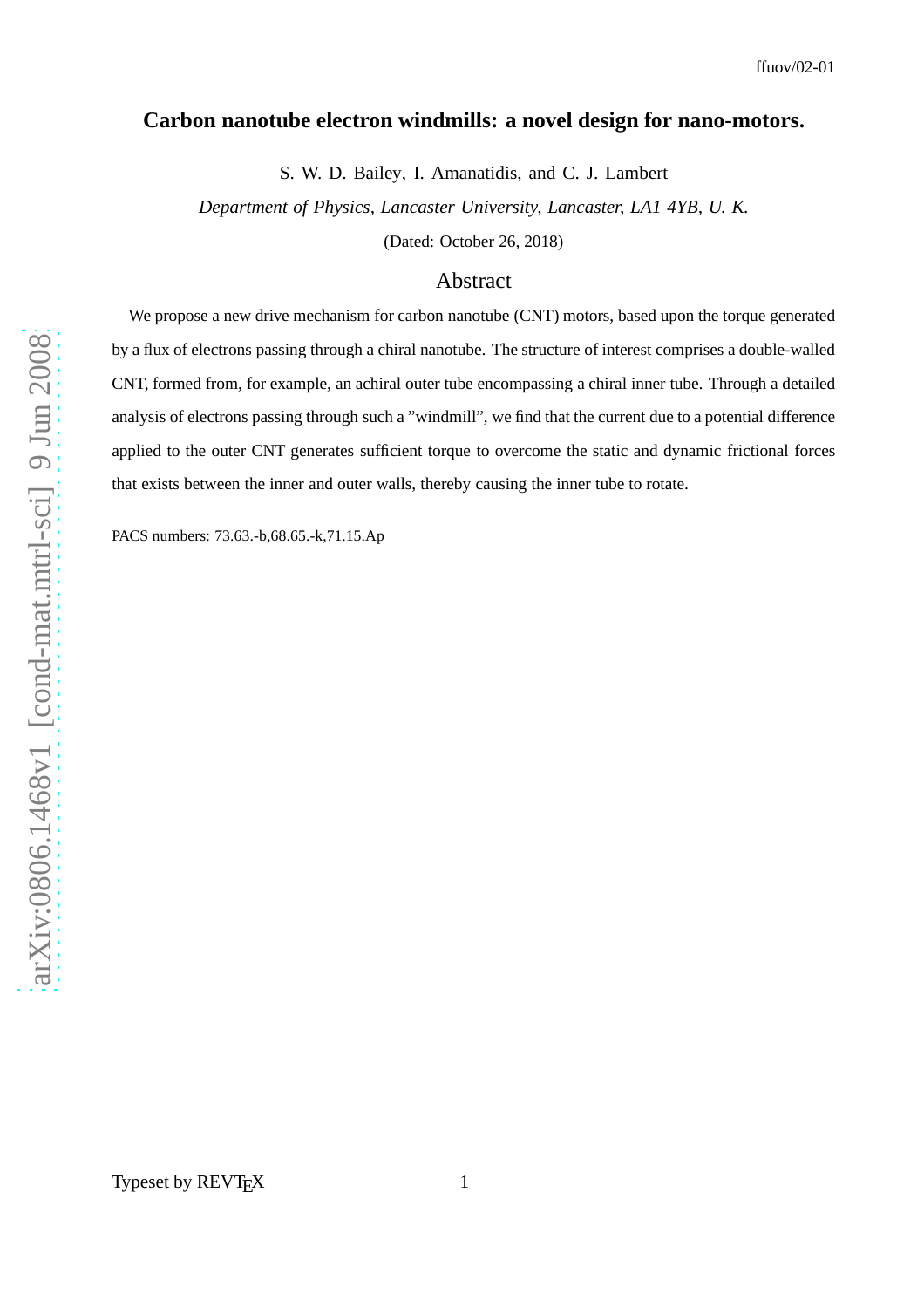The evolution from micro- to nano-electronics, as exemplified by the exponential growth in mobile communications and personal computing is paralleled by the more-recent miniaturisation of mechanical devices, which are currently undergoing a transition from commercially-available microelectromechanical structures (MEMS) to nanometre-scale nanoelectromechanical structures (NEMS). Whereas microfabricated motors, actuators and oscillators [\[1\]](#page-9-0) are typically manufactured by conventional semiconductor processing techniques, their nanoscale counterparts are more difficult to realise.

An early example of an artificial NEMS [\[2\]](#page-9-1), [\[3](#page-9-2)] is based on a telescoping structure formed from multiwalled carbon nanotubes (MWCNTs). These structures possess novel electrical properties [\[4\]](#page-9-3) and extremely low inter-shell friction [\[5\]](#page-9-4). The latter discovery led to the idea of CNT nanomechanical oscillators[\[5](#page-9-4)], [\[6](#page-9-5)], [\[7\]](#page-9-6), [\[8\]](#page-9-7), [\[9\]](#page-9-8) with gigahertz operation frequencies, which is beyond the reach of MEMS oscillators [\[10](#page-9-9)]. The ultra-low inter-shell friction in MWCNTs also underpins recently-developed CNT-based nanomotors [\[11\]](#page-9-10), [\[12](#page-9-11)], which involve a MWCNT whose outer shell is clamped to two metallic anchor pads and whose inner shell (or shells) is free to rotate or oscillate. A metallic plate is deposited on the mobile shell and movement is induced via an electrostatic interaction between the metallic plate and external gates.

The aim of the present paper is to propose a new dc drive mechanism for CNT-based motors. For all such nano-mechanical devices analysed to date, the static forces can roughly be classified as elastic, electrostatic, friction and van der Waals. In this paper, we propose a new force, which has so far been ignored in the NEMS literature. This force provides a new "electron-turbine" drive mechanism for CNT-based nanomotors and obviates the need for metallic plates and gates in the nano-motor of [\[11\]](#page-9-10), [\[12](#page-9-11)]. To understand the origin of this force, consider the structure shown in Fig. [1a](#page-2-0), which comprises a double-walled CNT, formed from an achiral (18,0) outer tube clamped to external electrodes and a chiral (6,4) inner tube. As in [\[11\]](#page-9-10), [\[12\]](#page-9-11), the central region of the outer tube has been removed to expose the free-to-rotate, chiral inner tube. The proposed force arises when a dc voltage is applied between the external electrodes, which produces a "wind" of electrons (eg) from left to right. The incident electron flux (from the achiral CNT) possesses zero angular momentum, whereas after interacting with the chiral nanotube, the outgoing current carries a finite angular momentum. By Newton's third law, this flux of angular momentum produces a tangential force (and an associated torque) on the inner nanotube, causing it to rotate.

Fig. [1b](#page-2-0) shows an even simpler version of this motor, which we refer to as a CNT "drill", which comprises an achiral outer tube clamped to an external electrode and a free-to-rotate, chiral inner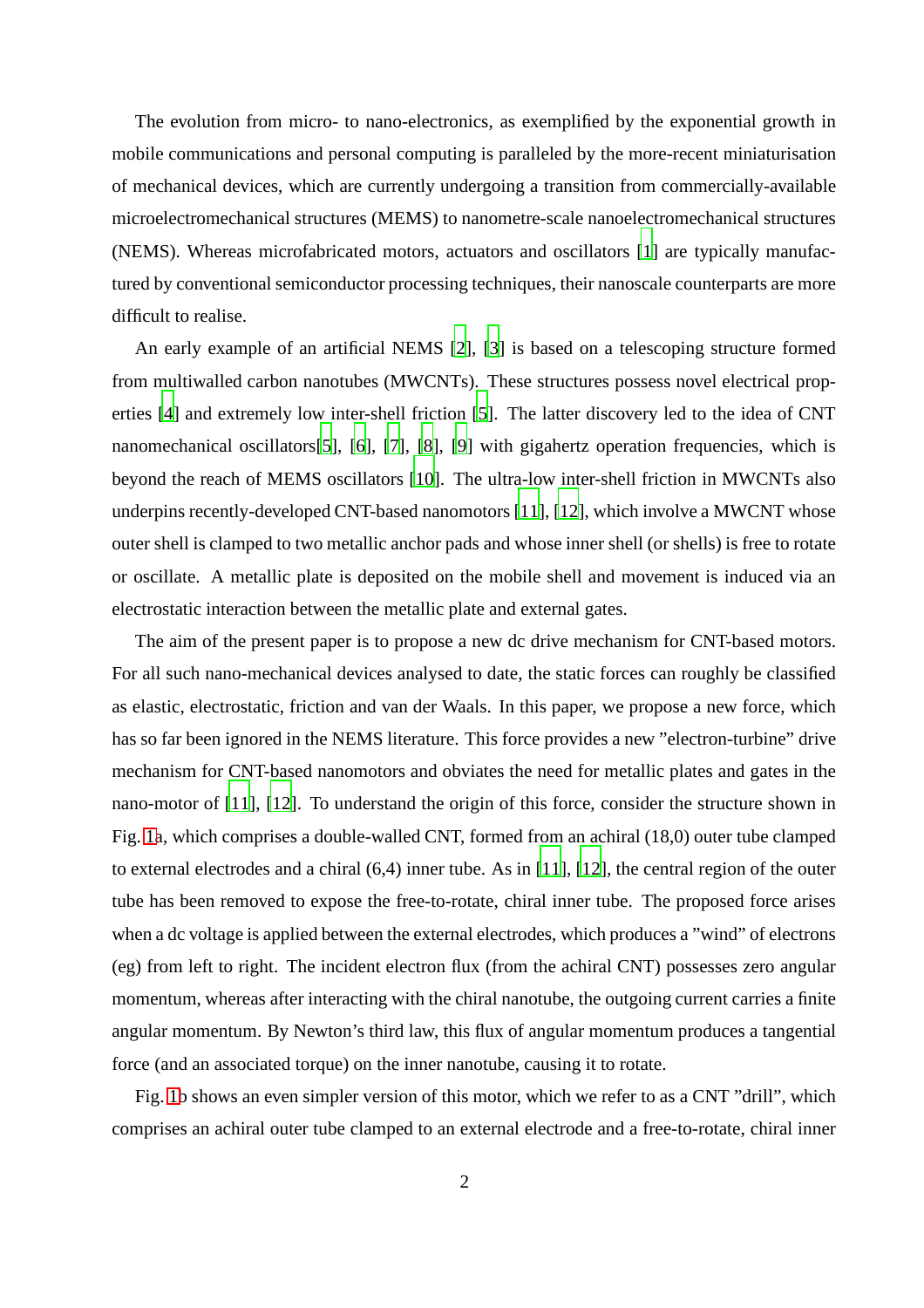

<span id="page-2-0"></span>FIG. 1: The proposed nano-motor (1a) and nano-drill (1b)formed from an inner (6,4) CNT (red) and an outer (18,0) CNT (grey). The nano-motor is attached to gold electrodes, which act as reservoirs of electrons, whereas the nano-drill has one end contacted to a mercury electrode.

tube contacted to a mercury bath, as in [\[13\]](#page-9-12).

The main question, is whether or not this new force is sufficient to overcome frictional forces between the inner and outer tube. The central result of our calculations, is that for moderate voltages, the tangential force produced by the electron wind can significantly exceed the frictional forces and therefore electron windmills provide a viable alternative to electrostatic nano-motors realised to date. This result is illustrated in Fig. [2a](#page-3-0), which shows the tangential force  $(F_{\text{motor}})$ as a function of the applied voltage ( $\phi$ ), exerted on the (18,0) $\mathcal{Q}(6,4)$  drill of Fig. [1b](#page-2-0). In this example, the number of overlap atoms ( $N_{atoms}$ ) between the inner (6,4) and the outer (18,0) CNT is approximately 4000 and since the static friction is  $F_{\rm exp} \approx 10^{-15}$  N/atom [\[14\]](#page-9-13), the total static friction is  $F_c \approx 4.10^{-12}$ . Fig. [2a](#page-3-0) shows that when  $\phi$  is approximately 0.4 volts,  $F_{\text{motor}}$  exceeds  $F_c$ by almost three orders of magnitude.

Before describing the theory leading to Fig. [2,](#page-3-0) it is also of interest to ask if  $F_{\text{motor}}$  can overcome the dynamical friction between the two CNTs [\[15\]](#page-9-14), [\[16](#page-9-15)], [\[17\]](#page-9-16). For a spinning CNT with carbon atoms of mass  $m_c$  moving with a tangential velocity  $v_c$ , the dynamical friction force per carbon atom is [\[17](#page-9-16)]  $m_c v_c / \tau$ , where  $\tau \approx 0.5$ ns. Equating the dynamical friction to  $F_{\rm motor}$  yields a maximum tangential velocity of  $v_{\text{max}} \approx 10^7 \alpha / N_c m s^{-1}$ , where  $N_c$  is the number of overlap atoms and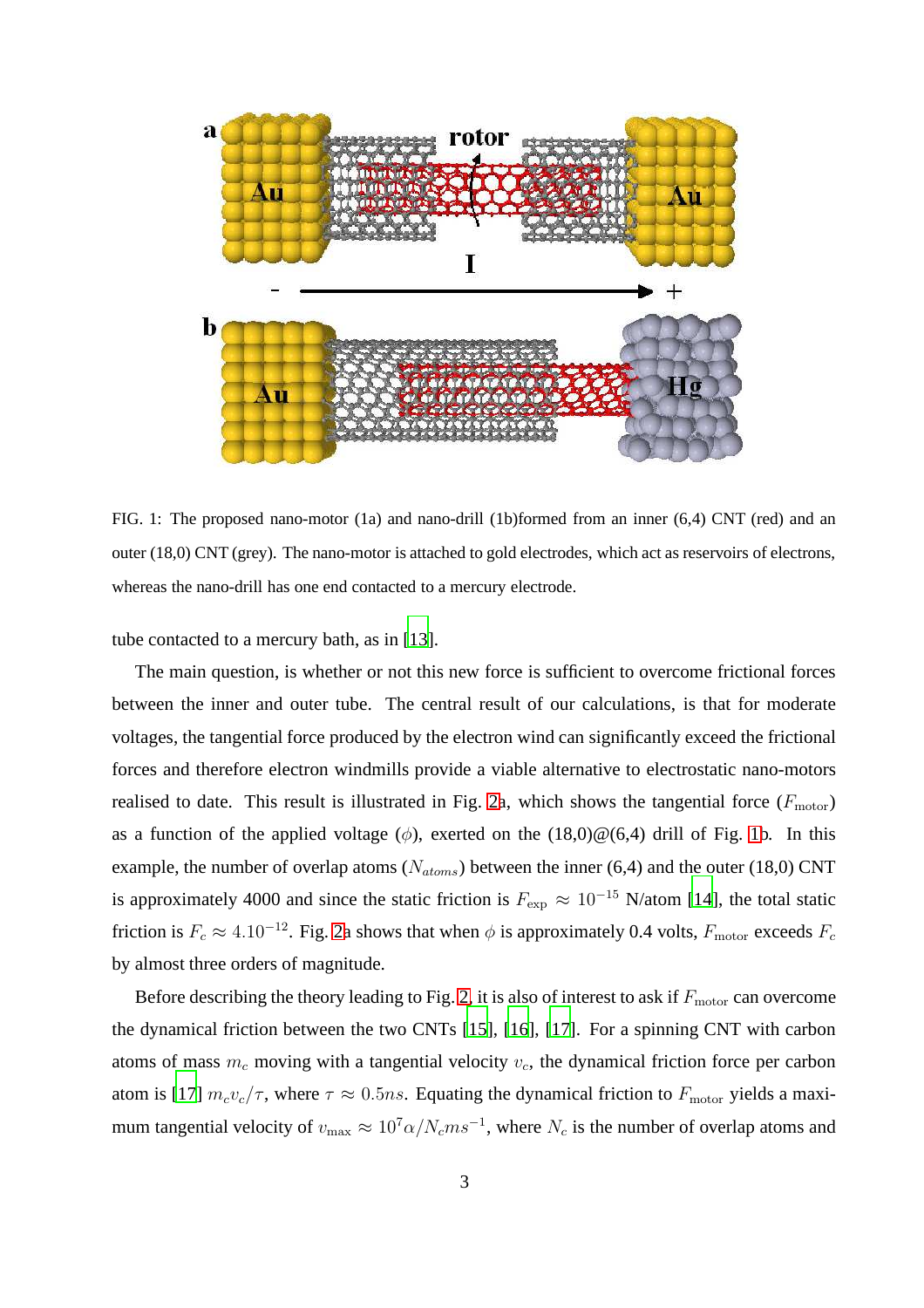

<span id="page-3-0"></span>FIG. 2: (a) The tangential force ( $F_{\text{motor}}$ ) exerted on a (18,0) $@(6,4)$  nano-drill as a function of the voltage  $\phi$ . (b). The black curve shows the computed tangential force per volt f<sub>motor</sub>(E) for the (18,0) $@(6,4)$ drill, whose integral yields the curve in fig 1a, in accordance with Equ. (7). For comparison, the red curve shows the quantity  $f_{\infty}^{(6,4)}(E)$  of equation (12), which is proportional to the total tangential velocity carried by all right-moving channels of energy  $E$  in an infinite (6,4) chiral CNT. (c) A "fan diagram" showing the tangential velocities (c)  $v_x^{(6,4)}(q, k_y(q, E))/v_F$  carried by right-moving channels q (red) and left-moving channels  $q'$  (blue) of an infinite (6,4) chiral CNT. The red curves sum to yield the red curve of fig 2b, in accordance with Equ. (10).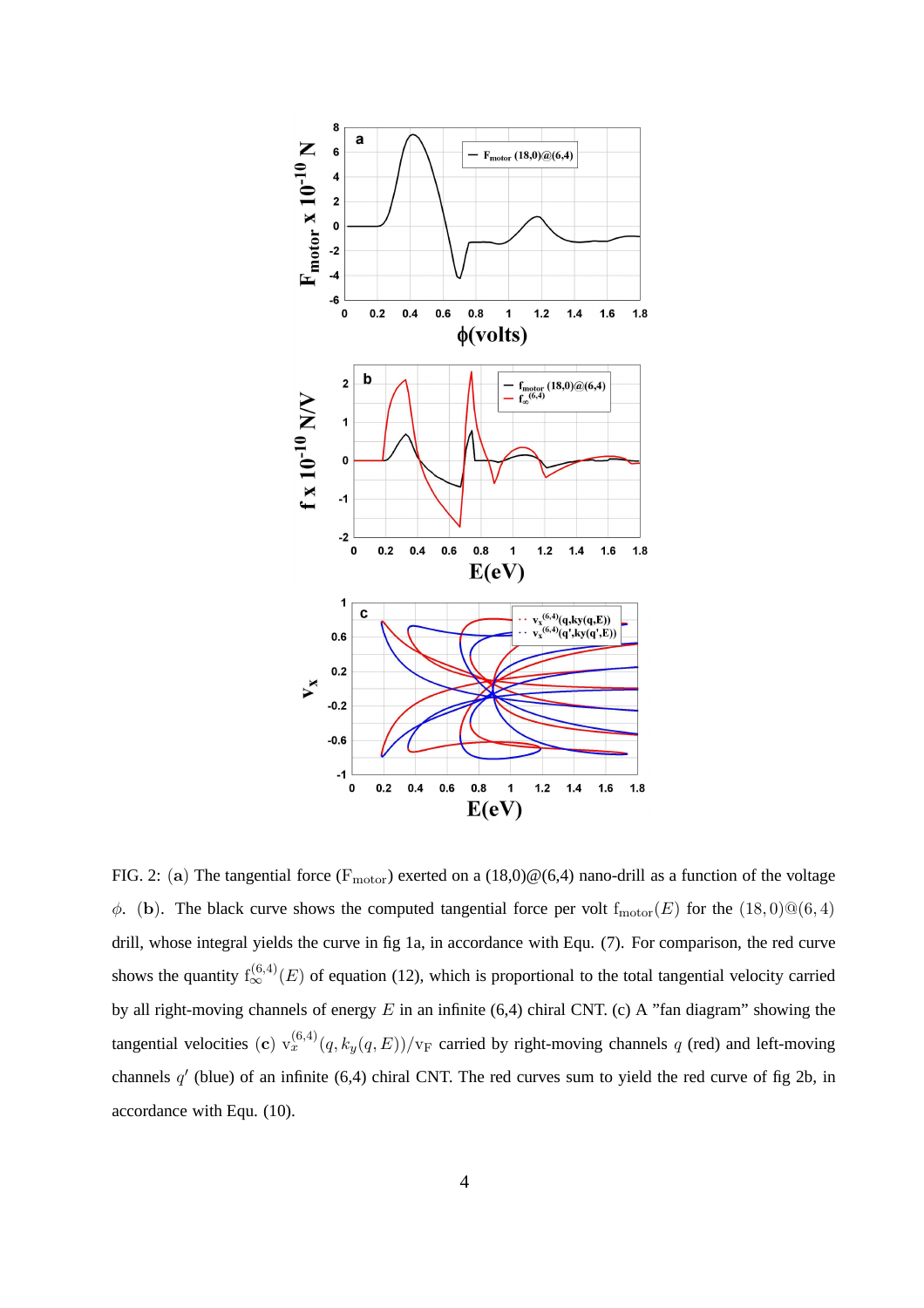$\alpha = F_{\text{motor}}/F_0$ , where  $F_0 = 4.1 10^{-10} N$  is a natural unit of force (see below). This means that even for moderate voltages, the electron wind is sufficient to drive the inner tube to the mechanical breakdown velocity ( $\approx 8.10^3 m s^{-1}$ ) [\[17](#page-9-16)].

This demonstration that an "electron wind" can cause a chiral "CNT windmill" to rotate, could lead to range of applications [\[18](#page-9-17)]. By analogy with the occurrence of spin torques in magnetic point contacts and tunnel junctions[\[19\]](#page-9-18),[\[20\]](#page-9-19), which have applications in nanoscale magnetic memory devices, one expects CNT windmills to have nanoscale memory applications. For example, a voltage pulse through a CNT motor would cause the inner element to rotate by a pre-determined angle, which may be utilized in a switch or memory element. A rotating chiral CNT in contact with a reservoir of atoms or molecules could act as a nano-fluidic pump.

We now present details of the calculations leading to Fig 2a. To calculate the rotational driving force, we note that the momentum of an electron wavepacket incident along a semi-infinite CNT is equal to the mass of the electron multiplied by its group velocity. To quantify the tangential momentum, consider an  $(n, m)$  CNT defined by a chiral vector  $C_h = na_1 +ma_2$  and a translation vector  $T_r = t_1a_1 + t_2a_2$ , where  $(0 \le m \le n)$ ,  $a_1, a_2$  are the lattice vectors,  $t_1 = (2m + n)/d_r$ and  $t_2 = -(2n+m)/d_r$  with  $d_r$  the greatest common divisor of  $(2n+m, 2m+n)$ .

For electrons with group velocity v, we define the longitudinal component of the velocity to be  $v_y = v \cdot T_r$  and the transverse to be  $v_x = v \cdot C_h$ . The quantized component  $k_x$  of the wave vector  $\mathbf{k} = (k_x, k_y)$  parallel to the chiral vector satisfies

$$
k_x^q = \frac{2\pi q}{L}, (q = 1, ....N_{hex}),
$$

where  $N_{hex} = 2L^2/(a^2d_r)$  is the number of hexagons in the CNT unit cell with L the length of the chiral vector and  $\alpha$  the length of the lattice vector. For a given value of the quantized wavevector  $k_x^q$ , the energy of an electron is a function  $E(k_x^q, k_y)$  of the continuous, longitudinal component  $k_y$ of the wavevector, which satisfies

$$
-\frac{\pi}{|\mathbf{T_r}|} < k_y a < +\frac{\pi}{|\mathbf{T_r}|}.
$$

For example, within a minimal tight-binding model of  $\pi$  bonding in graphene, with a parameterized tight binding transfer integral  $\gamma$ , the 1-D dispersion curves for such a CNT, are given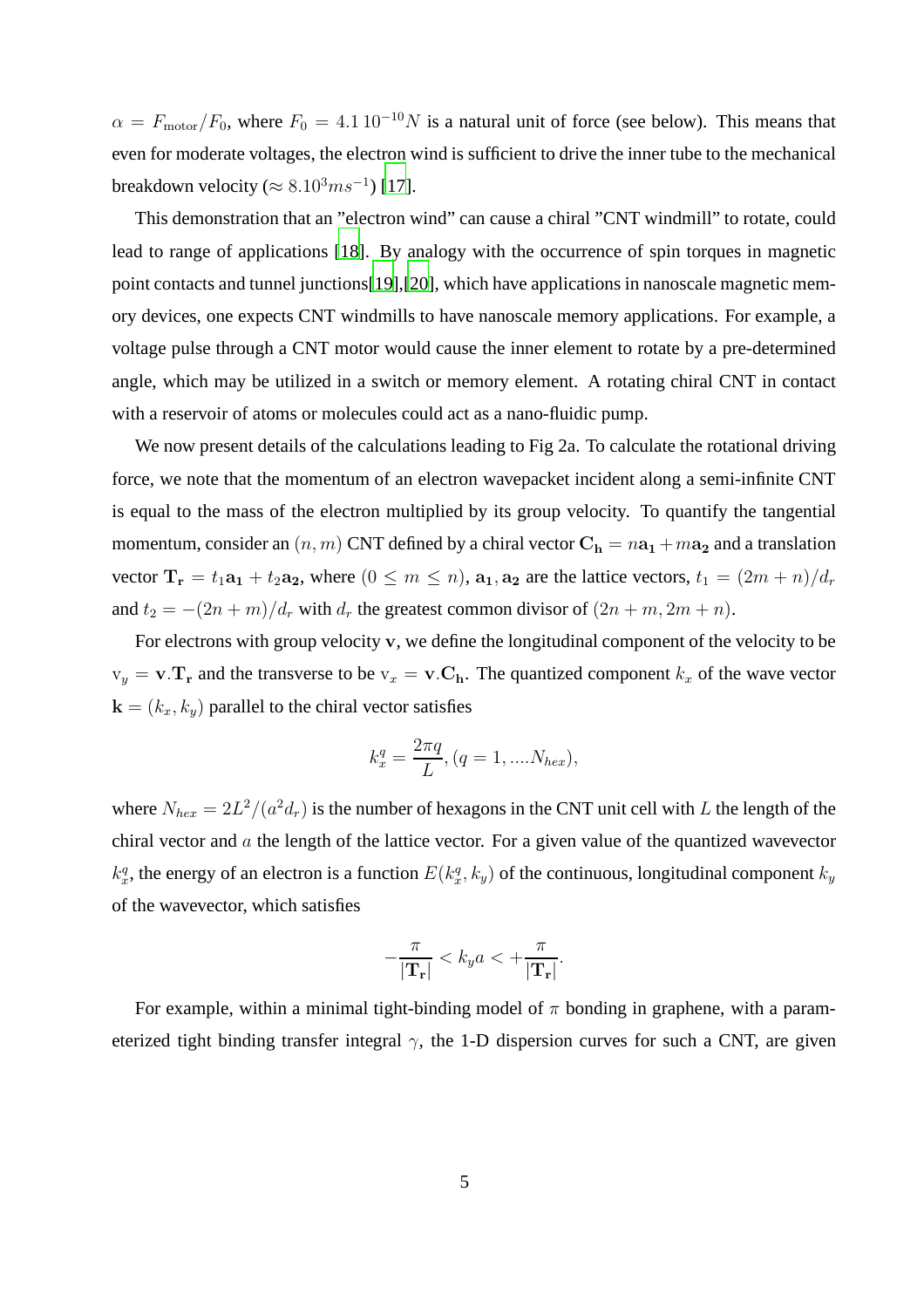by

$$
E(k_x, k_y) = \pm \gamma (1 + 4 \cos \frac{\sqrt{3}}{2} (k_x a \cos \theta - k_y a \sin \theta)
$$

$$
\cos \frac{1}{2} (k_x a \sin \theta + k_y a \cos \theta) +
$$

$$
4 \cos^2 \frac{1}{2} (k_x a \sin \theta + k_y a \cos \theta))^{1/2}
$$
(1)

where  $\tan \theta = (n - m)/\sqrt{3}(n + m)$  (i.e.  $\theta$  is  $\pi/6$  minus the chiral angle). For all electrons of energy E moving along a 1-d channel of quantum number q, the equation  $E(k_x^q, k_y) = E$  can be solved to yield two E-dependent values of  $k_y$ , which we denote by  $k_y(q, E)$  and  $-k_y(q', E)$ , corresponding to positive (ie. right-moving) and negative (ie. left-moving) longitudinal group velocities  $v_y(q, k_y)$  and  $v_y(q', -k_y)$  respectively, where  $v_y(q, k_y) = (1/\hbar)\partial E(k_x^q, k_y)/\partial k_y$ . The corresponding tangential group velocities are  $v_x(q, k_y)$  and  $v_x(q', -k_y)$  respectively, where  $v_x(q, k_y)$  =  $(1/\hbar)\partial E(k_x^q, k_y)/\partial k_x^q$ .

For an  $(n', m') \mathcal{Q}(n, m)$  structure of the kind shown in Fig. [1,](#page-2-0) which is derived from a chiral  $(n, m)$  CNT inside an achiral  $(n', m')$  CNT, a right moving electron of energy E incident along channel q, with tangential group velocity  $v_x(q, k_y(q, E))$  will either be reflected into left-moving channels q' of the left CNT with tangential group velocities  $v_x(q', -k_y(q', E))$  and reflection probability  $R_{q'q}(E)$  or it will be transmitted into right-moving channels  $q'$  of the right CNT with tangential group velocities  $v_x(q', k_y(q', E))$  and transmission probability  $T_{q'q}(E)$ .

The flux of tangential momentum into the motor is

$$
P_{\text{motor}} = \frac{2m_e}{h}
$$

$$
\int_{-\infty}^{\infty} dE[v_{\text{in}}(E) - v_{\text{out}}(E)][f_{\text{left}}(E) - f_{\text{right}}(E)] \tag{2}
$$

where  $f_{\text{left}}(E)$  and  $f_{\text{right}}(E)$  are Fermi distributions for incoming channels from the left and right reservoirs and

$$
v_{\rm in} = \sum_{q} v_x(q, k_y(q, E)).
$$
\n(3)

Furthermore,

$$
v_{\text{out}}(E) = v_R(E) + v_T(E),\tag{4}
$$

where

$$
v_R(E) = \sum_{q'q} [v_x(q', -k_y(q', E)) R_{q'q}(E)]
$$
\n(5)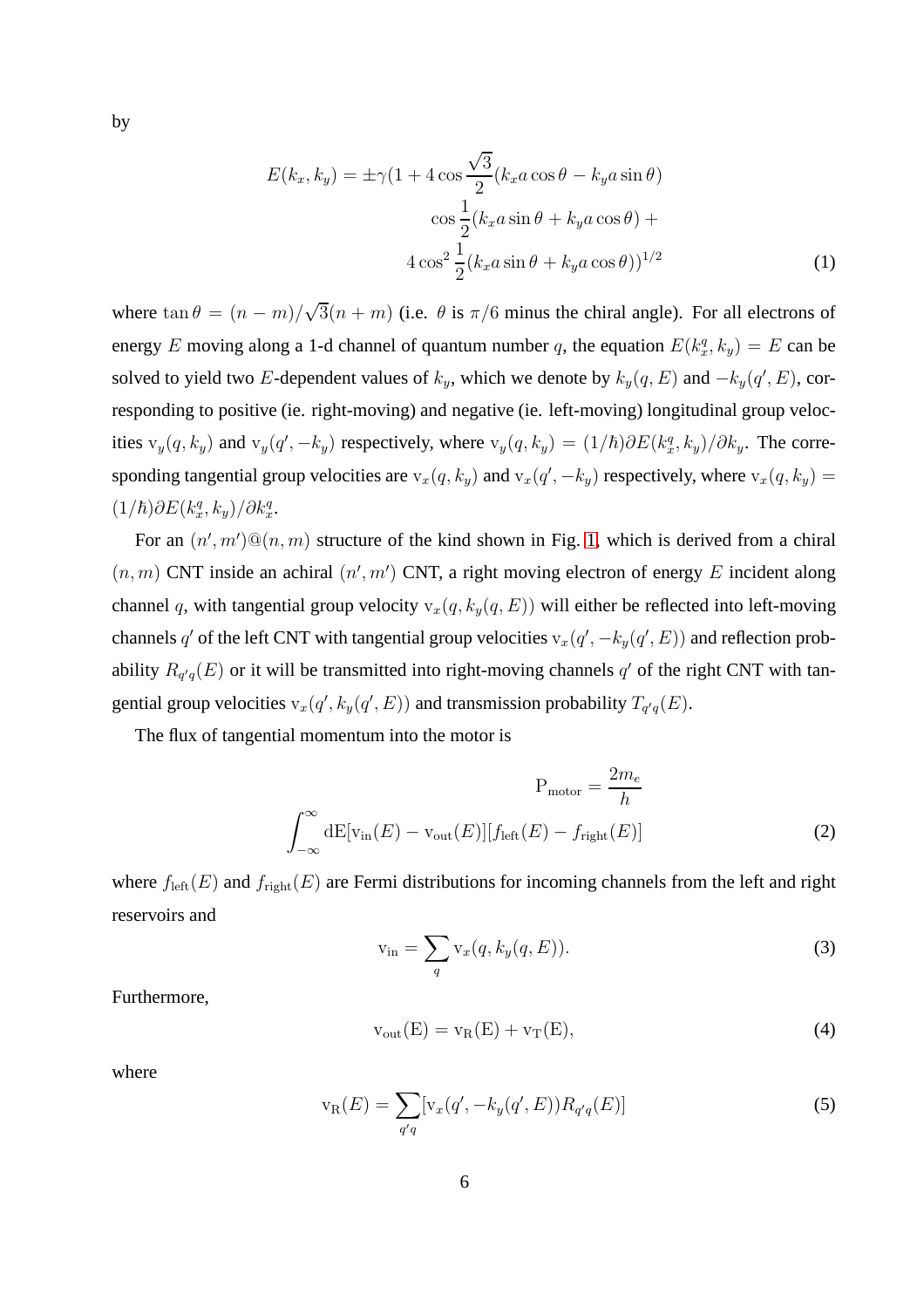$$
v_T(E) = \sum_{q'q} [v_x(q', k_y(q', E)) T_{q'q}(E)]
$$
\n(6)

In these equations, q sums over incoming channels and  $q'$  sums over outgoing channels. Eq. (2) is valid even if both CNTs are chiral. By symmetry, for the case considered here, where the outer CNT is achiral,  $v_{in}(E) = 0$ . It can also be demonstrated that for the case of total reflection, where  $T_{q'q}(E) = 0$  (for all  $q', q$ ), equation (4) yields  $v_{\text{out}}(E) = 0$ .

By Newton's third law, the net tangential force exerted on the inner chiral CNT is  $F_{\rm motor} = -P_{\rm motor}$  and therefore

$$
F_{\text{motor}} = \int_{-\infty}^{\infty} \frac{dE}{e} f_{\text{motor}}(E) [f_{\text{left}}(E) - f_{\text{right}}(E)] \tag{7}
$$

where  $f_{\text{motor}}(E)$  is the tangential force per volt due to electrons of energy E, given by

$$
f_{\text{motor}}(E) = f_0[v_{\text{out}}(E) - v_{\text{in}}(E)]/v_F,
$$
\n(8)

with  $f_0$  the characteristic tangential force per volt, given by

$$
f_0 = \frac{2m_e e}{h} v_F.
$$
 (9)

For metallic CNTs,  $v_F = 9.35 \times 10^5$  m/s and therefore  $f_0 = 4.12 \times 10^{-10}$ N/V. (The corresponding force at 1 volt is  $F_0 = 4.12 \times 10^{-10}$ N and is the natural unit of force introduced above.) We note that if  $e\phi$  is the chemical potential difference between the reservoirs and if  $e\phi$  is small compared with  $k_BT$ , then  $[f_{\text{left}}(E) - f_{\text{right}}(E)] \approx e\phi[-\partial f(E)/\partial E]$ , which reduces to  $e\phi\delta(E - E_F)$  in the limit  $k_BT \to 0$ . On the other hand if  $k_BT$  is small compared with  $e\phi$ , then  $[f_{\text{left}}(E) - f_{\text{right}}(E)]$  is of order unity within an energy interval of order  $e\phi$  and zero outside this interval. In what follows, for the purpose of proving the viability of the proposed motor, we shall focus on the latter regime.

For a  $(n', m') \mathbb{Q}(n, m)$  motor with an achiral  $(n', m')$  outer CNT, an upper bound for the tangential force is obtained by setting  $v_{in} = 0$  and replacing  $v_{out}$  by the maximum possible tangential velocity carried by right-moving channels of an infinite  $(n,m)$  chiral CNT. In units of  $v_F$  this is given by

$$
\mathbf{v}_{\infty}^{(n,m)}(E) = \sum_{q} \mathbf{v}_x^{(n,m)}(q, k_y(q, E)) / \mathbf{v}_F,
$$
\n(10)

where  $v_x^{(n,m)}(q, k_y(q, E))/v_F$  is the dimensionless tangential group velocity of a right moving channel q of an infinite  $(n, m)$  CNT.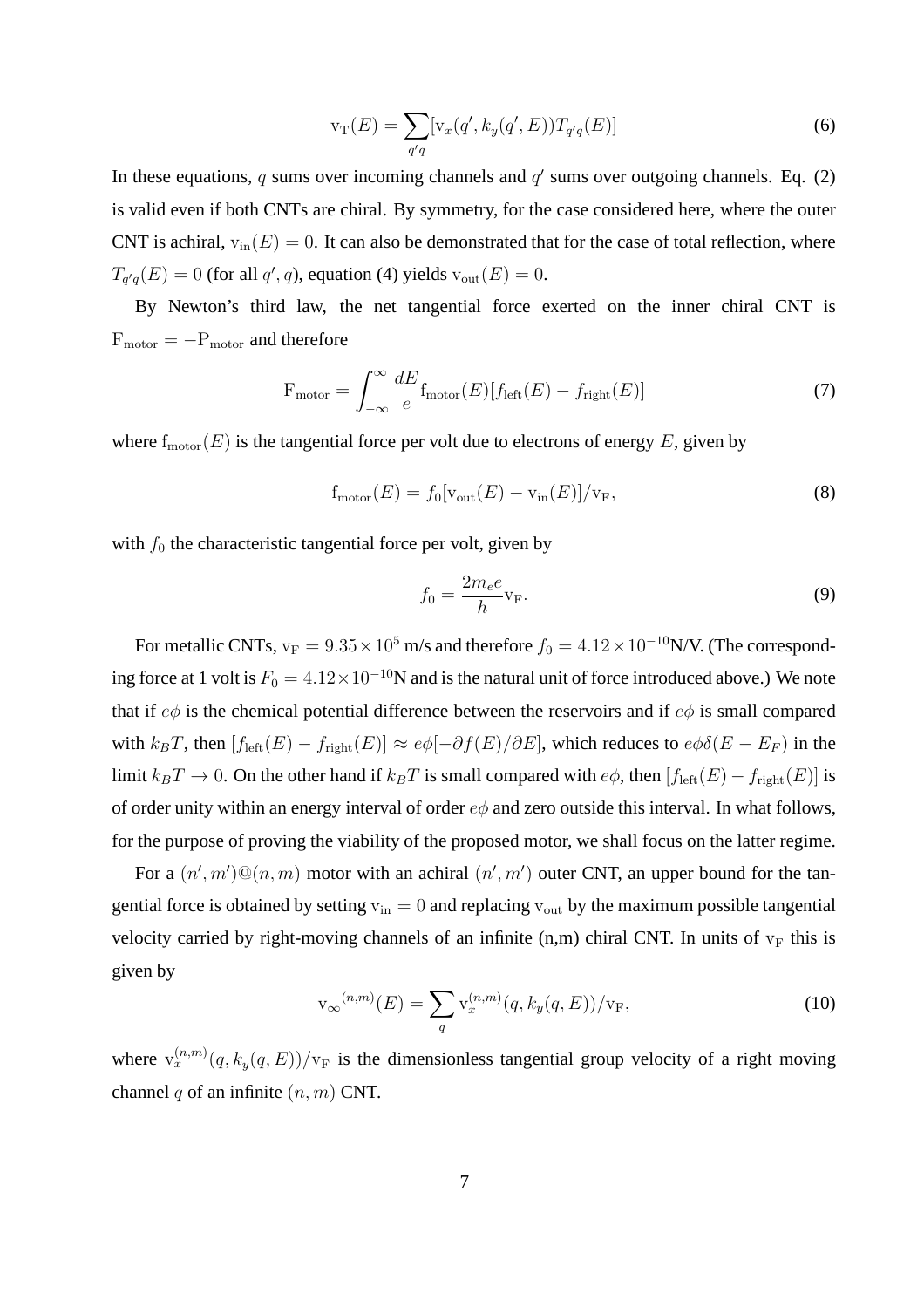The flux of tangential momentum carried by these electrons yields an upper bound on the tangential force of the corresponding motor, given by

$$
F_{\infty}^{(n,m)}(e\phi) = \int_{-e\phi/2}^{e\phi/2} \frac{dE}{e} f_{\infty}^{(n,m)}(E), \tag{11}
$$

where  $f_{\infty}^{(n,m)}(E)$  is the flux of tangential momentum per volt due to electrons of energy E, given by

$$
f_{\infty}^{(n,m)}(E) = f_0 v_{\infty}^{(n,m)}(E). \tag{12}
$$

The latter quantity is shown as the red curve in Fig. [2b](#page-3-0), whereas the black curve shows the tangential force per volt, obtained by computing all scattering coefficients and evaluating equation (8).

To understand the origin of the oscillations in  $f_{\infty}^{(n,m)}(E)$ , the red curves in Fig. [2c](#page-3-0) show the values of  $v_x^{(6,4)}(q, k_y(q, E))/v_F$  for right-moving channels. (for comparison, the blue curves show  $\mathbf{v}_x^{(6,4)}(q', k_y(q', E))/\mathbf{v}_F$  for left-moving channels). In equation (10), the label q sums over  $N(E)$ open channels of the CNT, where  $N(E)$  is an integer given by  $N(E) = \sum_q$ . Clearly  $N(E)$  is a discontinuous function of E, which changes by an integer whenever new channels open or close. As shown by the red curves in Fig. [2c](#page-3-0), right-moving channels open or close in pairs and just as a pair of channels open, their tangential velocities cancel. Consequently,  $v_{\infty}^{(6,4)}(E)$  is a continuous function of  $E$ , with a discontinuous first derivative.

The red curve of Fig. [2b](#page-3-0) shows that the tangential velocity of right-moving electrons in an infinite chiral CNT is an oscillatory function of  $E$ , whose slope changes whenever new channels open. The black curve of Fig. [2b](#page-3-0) shows that these oscillations are also present in  $f_{\text{motor}}(E)$ . To compute  $f_{\text{motor}}(E)$ , we used a parameterized single-state  $\pi$  orbital Hamiltonian, based on a global fit to density functional results for graphite, diamond and  $C_2$  as a function of the lattice parameter [\[21\]](#page-9-20). This gives good agreement with the single  $\pi$  orbital interaction between two carbon atoms separated by  $d = 3.40\text{\AA}$  predicted by [\[23\]](#page-9-21) of 0.35 eV and is appropriate to our system, where the inter-wall separation is  $d = 3.65\AA$ . A recursive Greens function formalism was then used to evaluate the transmission matrix **t**, describing the scattering of electrons of energy E from one end of the semi-infinite nanotube to the other [\[22](#page-9-22)].

The tangential force shown in Fig. [2a](#page-3-0) is obtained by integrating the black curve of Fig. [2b](#page-3-0) over the applied voltage, in accordance with equation (7). The result depends slightly on the orientation of the inner tube relative to the outer tube and therefore the results shown in Fig. [2a](#page-3-0) is averaged over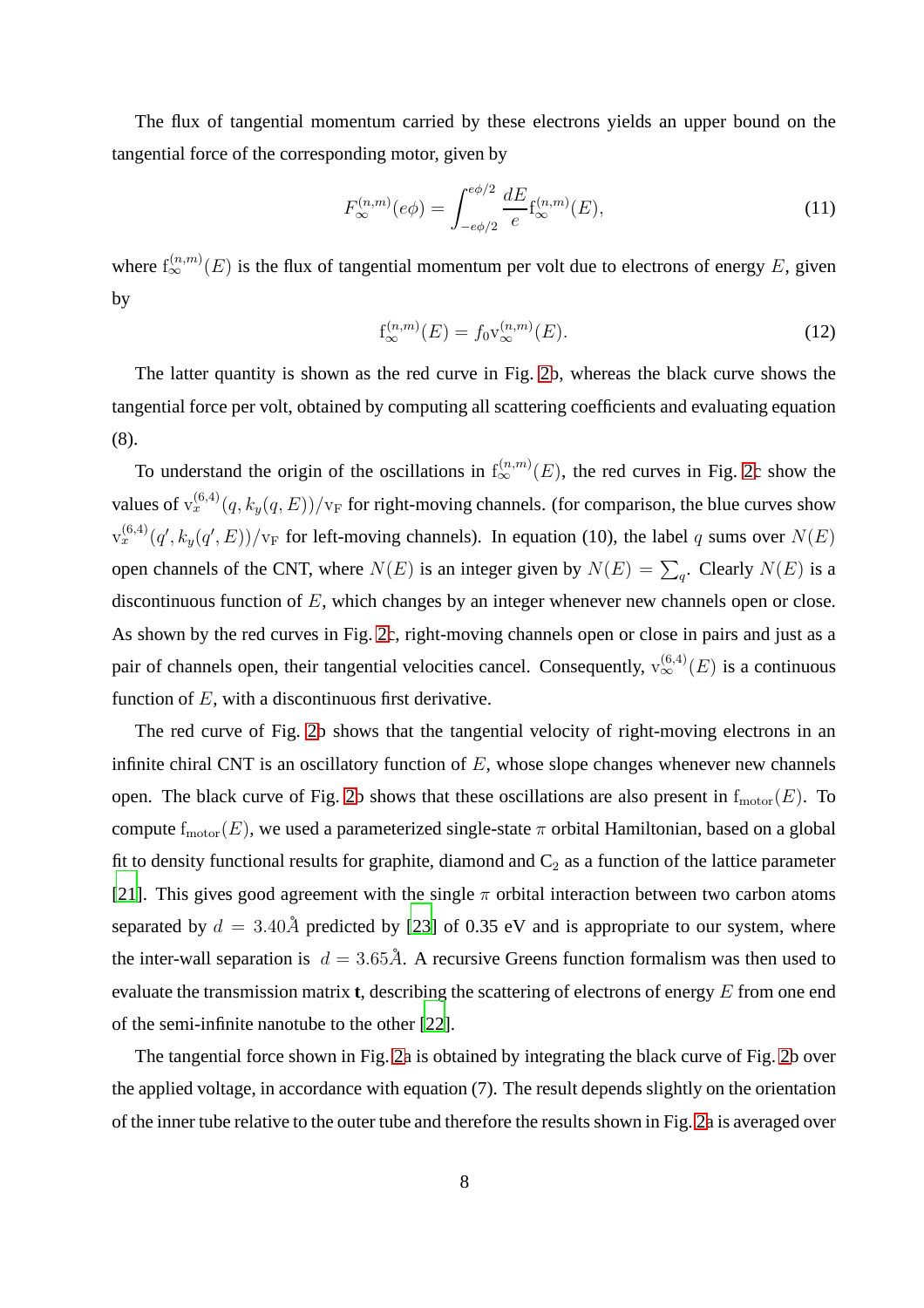all orientations. We have carried out calculations which demonstrate the viabilities of CNT motors and drills with a wide variety of chiralities and inter-tube couplings. The result is rather robust and does not depend strongly on the number of overlap atoms, provided the electrons evolving from the outer to the inner tube do not strongly back scatter. If the intertube coupling causes strong back scattering, then the tangential force is reduced, but oscillations of the form shown in Fig. [2b](#page-3-0) persist. Fig. [2b](#page-3-0) demonstrates that the tangential force vanishes for energies below approx. 0.19 eV, since there are no open channels in the chiral (6,4) CNT. It is interesting to note that a voltage threshold also occurs when the achiral outer CNT is chosen to be an armchair tube, because the two channels closest to the Fermi energy possess vanishing tangential velocities and therefore electrons in these channels cannot exert a tangential force. In all cases, the voltage threshold can be removed by tuning the Fermi energy to coincide with open channels of the outer CNT carrying a finite tangential velocity.

In summary, we have highlighted a new force, arising from an electron wind impinging on a chiral CNT, which is capable of overcoming measured friction forces and driving a rotational CNT motor or drill. This may open a new route to low-power, non-volatile nanoscale memory and could have applications to nanofluidics. For the future, it will be of interest to examine other drive mechanisms for chiral CNT motors. For example, if the electrical contacts in Fig. 1 are replaced by reservoirs of atoms or molecules and a pressure difference applied to drive the atoms or molecules from left to right, then the resulting transfer of angular momentum may also be sufficient to drive the motor, as could a flux of phonons resulting from a temperature difference between the ends of the device.

Finally, we note that other mechanisms for driving CNT motors have been proposed, based on ac fields. In the case of [\[24](#page-9-23)]this involves the use of circularly polarized light, whereas [\[25](#page-9-24)] involves a brownian ratchet. The force produced by the former is 2-3 orders of magnitude smaller than the the drive mechanism discussed in the present paper, while the latter requires a high-frequency drive voltage. By dispensing with the need for electrostatic gates and ac voltages, fewer processing steps are needed to construct the electron turbines of Fig 1.

Acknowledgements.

This work is supported by the EPSRC, the EU MCRTN Fundamentals of Nanoelectronics, the DTI, the RCUK Basic Technology programme and North West Science Grid .